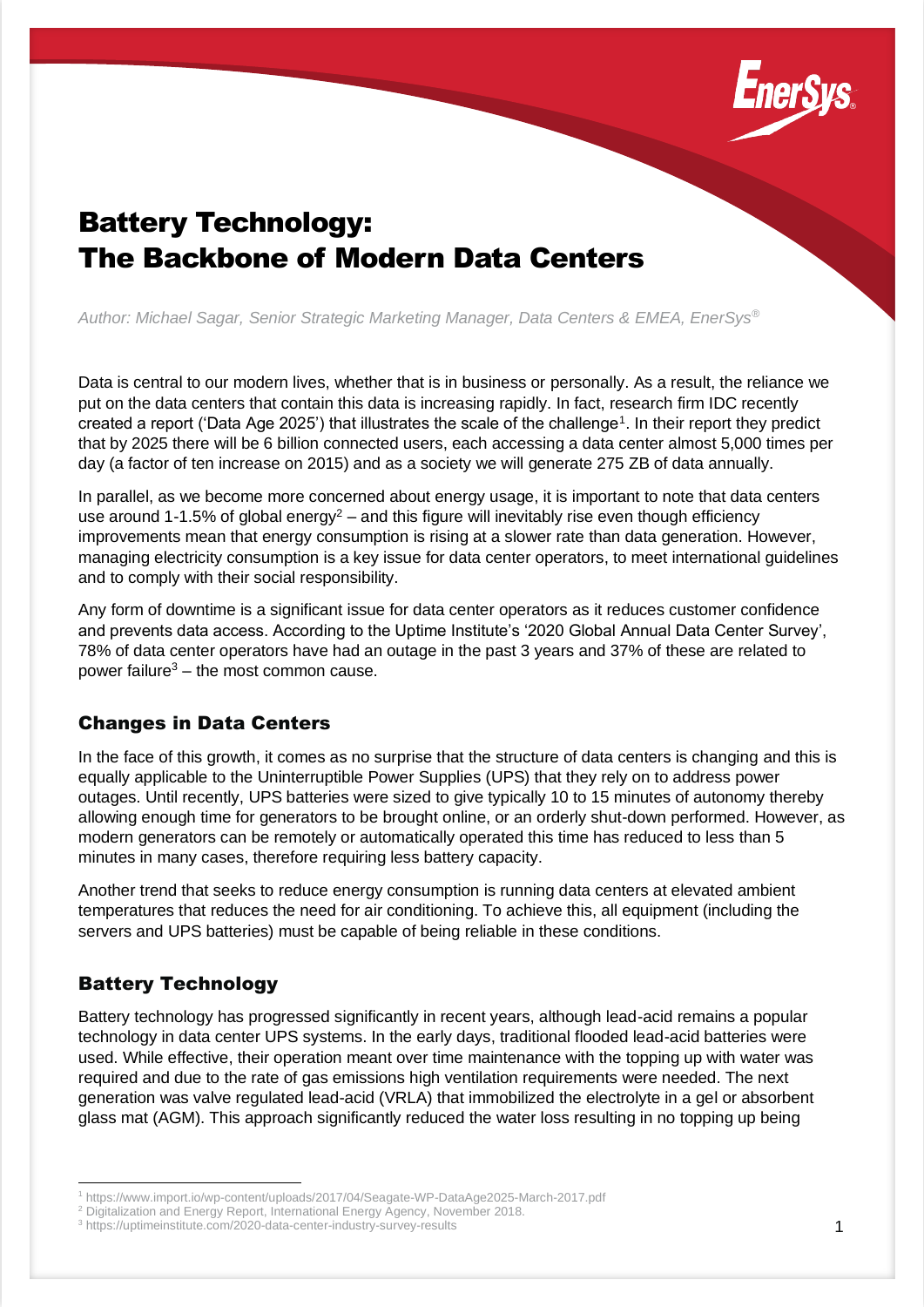

required and a significant reduction in the ventilation requirements, thereby improving operating costs. In fact, AGM-based VRLA batteries have become very common in data centers in recent years.

AGM VRLA technology has further advanced with the advent of Thin Plate Pure Lead (TPPL) technology that adds a number of significant benefits. Here, thinner grids of very high purity are utilized to form the plates, resulting in a greater contact area between the plate and the active material / electrolyte.

### Benefits of TPPL Technology

As the plates in TPPL batteries are thinner, more can be stacked in the same volume. This not only boosts power density; it also ensures that TPPL batteries are faster to charge and can deal with larger current peaks. The higher density reduces the space occupied by batteries by around 20%, freeing up additional space for servers, thereby increasing revenue for the data center operators.

Batteries are a significant part of data center expenditure and all batteries have a finite life expectancy. TPPL-based batteries have been demonstrated to have a lifespan of 8-10 years which represents a 25% increase over VRLA-type batteries. Furthermore, TPPL batteries are suited to the higher temperatures found in data centers that have reduced their air conditioning capacity to reduce energy usage. However, there is some degradation of service life due to the elevated temperatures so data center operators should consider the best trade-off between reduced energy costs and more frequent battery replacement.

Another feature of TPPL technology is its low self-discharge characteristics that mean they can be stored for longer than traditional lead acid battery types. Typically, a TPPL battery can be stored at 20°C (68°F) for up to 2 years without needing a refresh charge.

As they exhibit high charge acceptance when compared to other lead-acid technologies (AGM, VRLA or flooded), TPPL batteries can be recharged quickly, and they are ready to respond again within a very short period. This means they can deal with situations where multiple outages could occur.

### EnerSys® Battery Technology for Data Centers

As an example, one currently available TPPL battery range is DataSafe<sup>®</sup> XE from EnerSys<sup>®</sup>. This TPPL battery range has been designed specifically to meet the challenging needs of modern data centers and is fully compliant with the stringent needs of IEC 60896-21/22 and IEEE-1188.

DataSafe<sup>®</sup> XE batteries offer the benefits of TPPL technology including the ability to operate at elevated temperatures and to support a longer float life, which extends the service life. They also support fast charging and have a low self-discharge which, together, ensure that they are normally ready for use when required.

The enhanced power density of the DataSafe® XE battery range provides high-rate performance of up to 1150Wpc at the 5-minute rate (1.67Vpc at 20°C / 68°F), ensuring that they can meet the rigors of life in a data center. As the pure lead plates corrode much more slowly than the plates in standard AGM VRLA batteries, the capacity of DataSafe® XE batteries remains higher for longer. When the batteries are finally ready to be decommissioned, 99% of the materials are able to be recycled giving a large, retained value that will offset the cost of replacements.